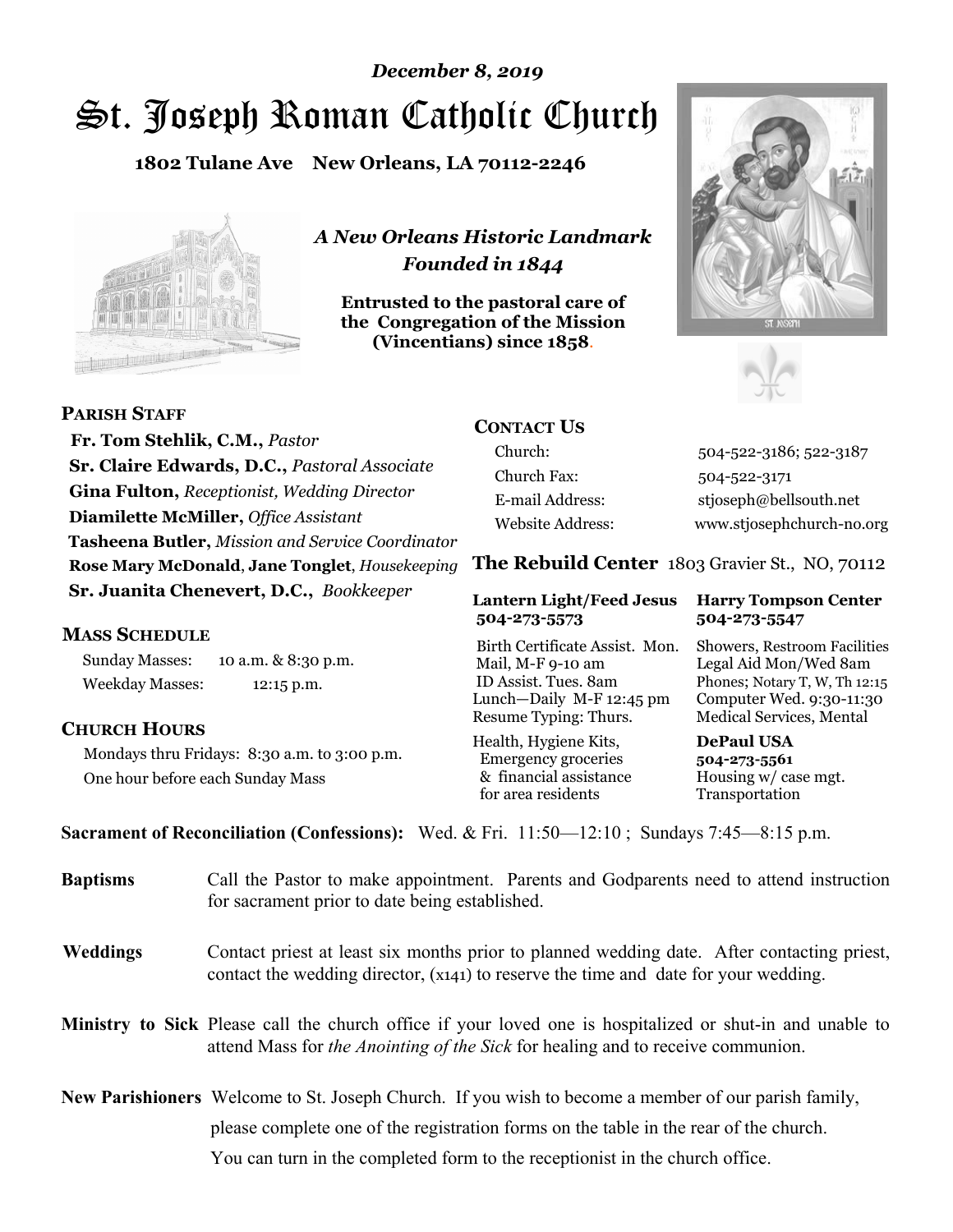# **Second Sunday of Advent December 8, 2019**



**1700 am St. Joseph Parishioners, Living & Deceased MASSIT** 10:00 am St. Joseph Parishioners, Living & Deceased

 **8:30 pm** *Clarence Schlamp+; Marshall Vaughn+; Joseph Morales, Jr.+; Bell Sisters+; Christina McNulty+* 

| Monday, December 9, 2019—Immaculate Conception of Mary<br>12:10 p.m. St. Joseph Parishioners and Benefactors | <b>READINGS FOR THE WEEK</b><br><i>Dec 8</i> , One in Faith #957<br>Sunday, |
|--------------------------------------------------------------------------------------------------------------|-----------------------------------------------------------------------------|
| Tuesday, December 10, 2019-                                                                                  | Mon.: Gn 3:9-20; Ps 98; Eph 1:3-12; Lk 1:26-38                              |
| 12:15 p.m. Emily Sevin $+$                                                                                   | Tuesday: Is 40:1-11; Ps 96:1-13; Mt 18:12-14                                |
| Wednesday, December 11, 2019-St. Damasus I                                                                   | Wed.: Is 40:25-31; Ps 103:1-10; Mt 11:28-30                                 |
| 12:15 p.m. Dejong Family                                                                                     | Thurs: Zec 2:14-17; Jdt 13:18, 19; Lk 1:26-38                               |
| Thursday, December 12, 2019—Our Lady of Guadalupe                                                            | Friday: Is 48:17-19; Ps 1:1-4, 6; Mt 11:16-19                               |
| 12:15 p.m. Arzola Family L & D                                                                               | Sat.: Sir 48:1-11; Ps 80:2-19; Mt 17:9, 10-13                               |
| Friday, December 13, 2019—St. Lucy<br>12:15 p.m. Carrie Jones +; Monty Witherspoon                           | Sunday: Is 35:1-6a, 10; Ps 146:6-10;<br>Jas 5:7-10; Mt 11:2-11              |

#### **YOUR PRAYERS ARE ASKED FOR THE FOLLOWING PARISHIONERS , WHO ARE IN NEED OF HEALING:**

 Dorothy Alexander, Beatrice Augustin, Anthony Blaise, Clarke Bordelo, Lawrence & Mamie Brown, Angelle Campbell; John Caron, Julianna Chevalier; John & Kathleen Gebbia, Sylvia Daily-Powell, Joseph Delay, Terry Eggleston, Linda Elwood, Heather Faircloth, Frances Fiegler, Darrell & Ramona Ford, Donald Frazier, Mark Eiserloh, Shirley Gaither, Roselyn Hansen, Sarah Hollier-Watkins, Marvin Johnston, Jim Karam, Bill Kroetz, Ken Kussman, Nowell Lacking, Landy Lanza, James Leung, Andrew Marino, Sara Marino, Priscilla Martin, Karen McCoy, Hazel McMiller, Donna Moore, Maura O'Donovan, CHF, Tina Roderfeld, Irelia Robinson; Bernie Saul; Pippy Sanders, Louise Sonnier, Mel & Gaspar Schiro; Theard Simms, Fr. Tom Stehlik, CM, Malcolm Taylor, Jane Tonglet, Fritz & George Tripkovich, Georgiana Prevost, Marion Vaughn, Juanita Ware, Cathleen Ward, Warren Webster, Helen Wilson, Mary Willis, Lynn Williams, C & JA Slocum.

#### **SANCTUARY CANDLE AND MASS INTENTIONS**

 The Sanctuary Candle is burning this week to pray for the eternal rest of **Bert Wallace.** To reserve a date to burn the Sanctuary Candle in memory of someone or for a special intention, please call the church office (522-3186). The Sanctuary Candle offering is \$15 for one week. The offering for Mass intentions is \$5.00 per Mass.

# **The Four Sundays of Advent**

 Before the Second Vatican Council in the 1960s, Advent had a strong penitential tone. From as long ago as the fourth century, some Christians began a solemn fast on St. Martin's Day, November 11. This "Saint Martin's Lent" extended all the way to Christmas, and was widely followed in the dioceses of France and Germany, and in the Middle Ages in England. Fasting was required, and dancing and similar activities were banned for the duration. The fast had a social function, too, assuring that the winter food supplies would stretch through the winter months.

 At the Second Vatican Council, some bishops argued that a revival of the long winter's fast would give the Church a chance to establish the message and themes of the Incarnation long before the holiday hubbub took hold. This proposal didn't pass, and Advent emerged as a four-week period of reflection, expectant waiting, and joyful preparation for the coming of the Lord. The season has two principal phases, with the first beginning this Sunday. The second phase commences on December 17, when the liturgy begins to unfold the story of the Savior's coming. Interestingly, the Eastern Church maintains a strongly penitential note in Advent, which is called "Winter Lent," "The Nativity Fast," or "Christmas Lent," and has laws forbidding people to absent themselves from liturgy from December 17 onward.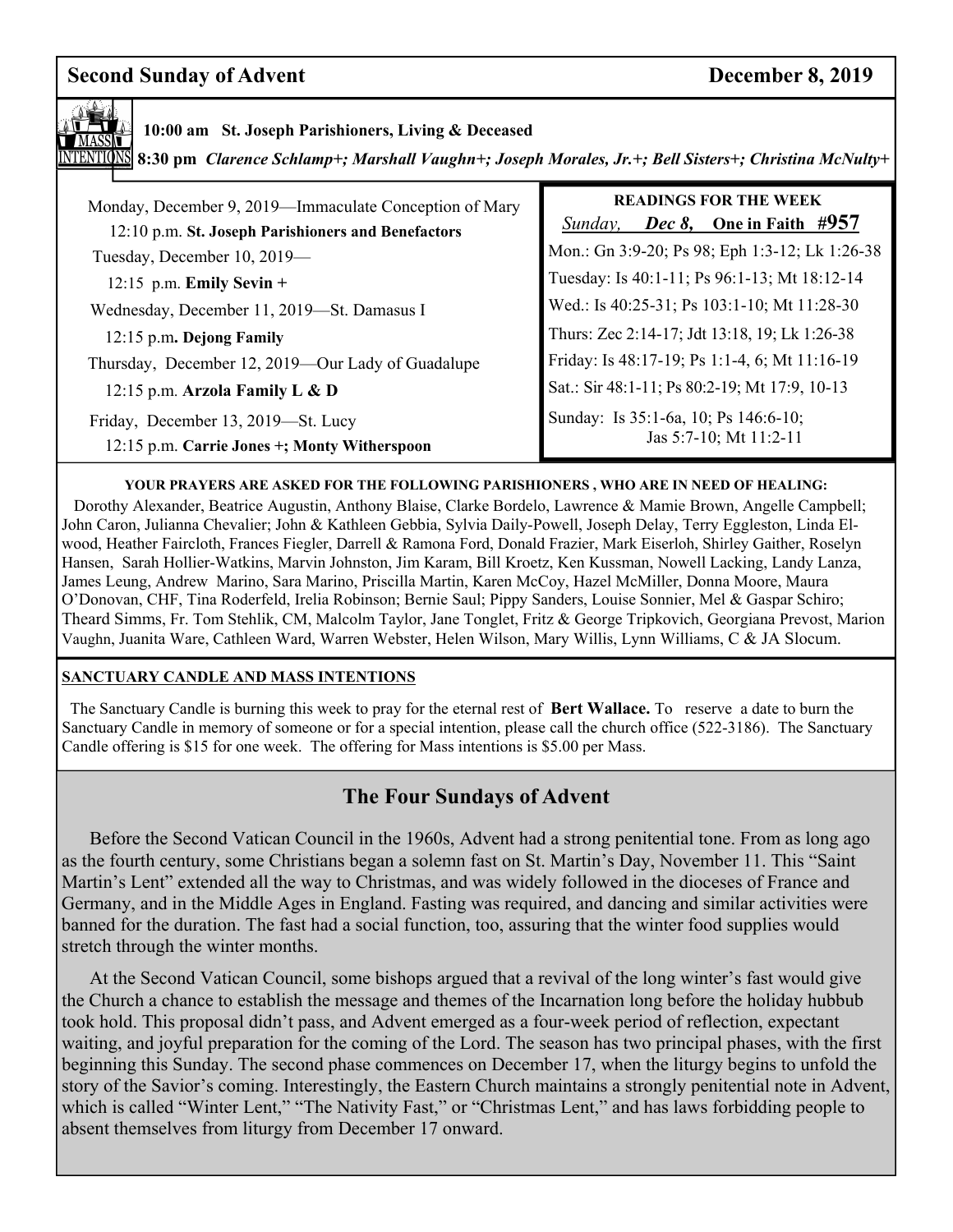The earth shall be filled with wisdom of the LORD, as water covers the sea. *— Isaiah 11:9*

| <b>PARISH CALENDAR</b>                                          | <b>TREASURE &amp; STEWARDSHIP</b>                           |
|-----------------------------------------------------------------|-------------------------------------------------------------|
| 5 Dec. Thursday RCIA (6:30 pm) meets in Chapel                  | Sunday, Dec. 1  \$6,980.00                                  |
| 15 Dec. Sunday Children's Liturgy of the Word (10 am / 8:30 pm) | Capital Campaign 2,525.00<br>Thank you for your generosity! |

**Angel Tree Gifts** Please wrap the gifts and return with tag attached to the outside of the gift package no later than Sunday, Dec. 15 at the 10 am or 8:30 pm Masses. Thanks and God bless you!

Did St. Francis of Assisi invent the Christmas crib? Not exactly, but his devotion to the Incarnation and his love for the poverty of the Christ Child certainly popularized this beloved custom. Long before Francis, it was a custom at the Basilica of St. Mary Major in Rome to enshrine a rich image of Mary, gilded and bejewelled, embracing the child Jesus. This church was founded as a kind of home for the feast of Christmas dating back to the 4th century. In 1223, Francis was ready to celebrate this feast in the tiny city of Greccio. He invited friends to prepare a place where they could experience the poverty and suffering of Christ in his birth. It was a living scene: an ox from the barn, an ass from the stable, and peasants representing shepherds and kings. The nighttime celebration was beautiful, the weather was warm, and people came in crowds, bearing candles and singing hymns that echoed through the forest. Francis himself chanted the Gospel and preached. The custom spread quickly, and by the 16th century cribs were seasonal features not only in church, but in homes.



# **Pope Francis'** *December* **Intention**

That every country take the measures necessary to prioritize the future of the very young, especially those who are suffering.

## **Christmas Mass Schedule**

# *December 24th 4 pm & Midnight December 25th 10 am*

"Let not your heart be disturbed. Do not be afraid. Am I not here, who is your Mother? Are you not under my protection? Am I not your health? Are you not happily within my fold? Do not grieve nor be upset by anything." *Our Lady of Guadalupe to Juan Diego*

**First Reading** — He shall bring justice for the afflicted; the earth shall overflow with the knowledge of the LORD (Isaiah 11:1-10).

**Psalm** — Justice shall flourish in his time, and fullness of peace for ever (Psalm 72).

**Second Reading** — Glorify God by living in harmony with one another, welcoming each other as Christ welcomed you (Romans 15:4-9).

**Gospel** — Produce good fruit worthy of your baptism; repent, for the reign of God is near (Matthew 3:1-12).

### **PREPARE THE WAY**

 Saint John the Baptist appears on the scene today as Advent enters its second week. The mysterious consumer of locusts and wild honey, John echoes the words of the prophet Isaiah as he calls for repentance in the face of the nearness of the kingdom of heaven. The rhythms of the Christian life are often confounding. Each year we meet the Baptist and hear his calls for repentance. Each year we see him pointing to the one who is coming after him, the Lord Jesus. Yet each year the words and actions of John the Baptist echo anew in our hearts, because we have fallen into old sinful traps again and again. Advent gives us the opportunity once again to turn away from our sinful ways and embrace the gospel way of life. John the Baptist invites us to prepare the way for the Lord, in whom we place our hope.

#### **CHARTER FOR THE PROTECTION OF CHILDREN AND YOUNG PEOPLE**

In response to the Charter for the Protection of Children and Young People from the United States Conference of Catholic Bishops, the Archdiocese of New Orleans continues to make the Hot Line available for anyone who has been hurt or sexually abused by anyone who works for the Church. The Hot Line continues to be available; the number is (504) 522-5019. In continuing our commitment to support and to heal, we invite and encourage individuals who have been hurt or sexually abused recently or in the past by clergy, religious or other employees of the Archdiocese to call our Hot Line and your message will be received confidentially by a mental health professional. Anyone can make a direct call during regular business hours to the Victims' Assistance Coordinator at (504) 861-6253.